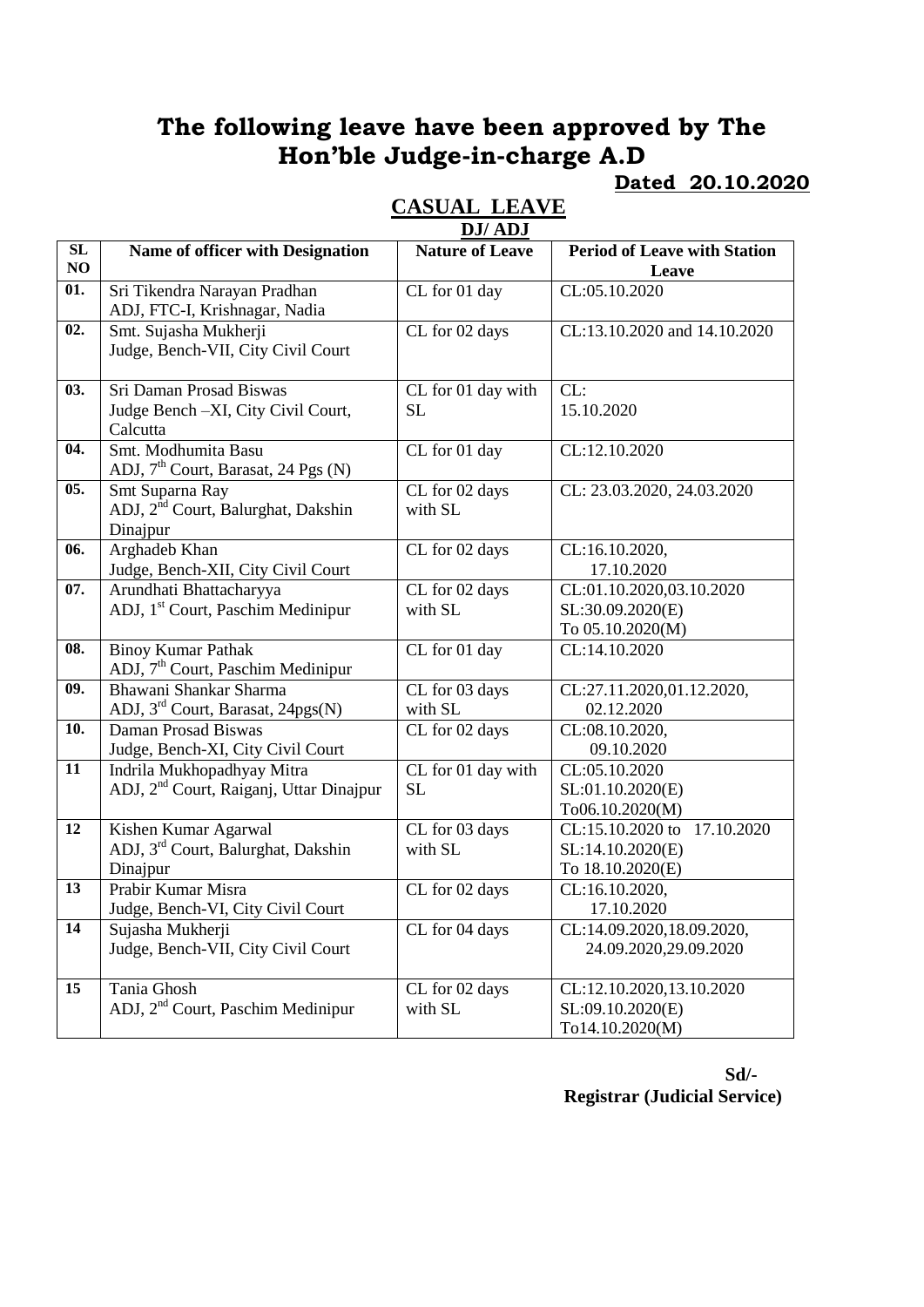#### **Dated : 20.10.2020**

### **ADJ,FTC/CJ (SD)**

| <b>SL</b><br>N <sub>O</sub> | Name of officer with<br><b>Designation</b>                         | <b>Nature of Leave</b>     | <b>Period of Leave with Station</b><br>Leave |
|-----------------------------|--------------------------------------------------------------------|----------------------------|----------------------------------------------|
| 01.                         | Sri Nilanjan De<br>ADJ, FTC-1, Sadar, Paschim<br>Medinipur         | Earned Leave for 08 days   | From 13.10.2020 to 20.10.2020                |
| 02.                         | Sri Fatik Chandra Mondal,<br>CJ(SD), Arambagh, Hooghly             | Commuted Leave for 29 days | From 26.08.2020 to 23.09.2020                |
| 03.                         | Sri Sarad Kumar Chhetri<br>ADJ, FTC-II, Berhampore,<br>Murshidabad | Earned Leave for 06 days   | From 16.10.2020 to 21.10.2020                |
| 04.                         | Sri Anjan Kumar Sarkar, ADJ,<br>FTC-1, Berhampore, Murshidabad     | Earned Leave for 10 days   | From 12.10.2020 to 21.10.2020                |

### **CJM/ACJM**

| SL             | Name of officer with                           | <b>Nature of Leave</b>   | <b>Period of Leave with Station</b> |
|----------------|------------------------------------------------|--------------------------|-------------------------------------|
| N <sub>O</sub> | <b>Designation</b>                             |                          | Leave                               |
| 05.            | Smt. Tanima Das ACJM,<br>Raghunathpur, Purulia | Earned leave for 08 days | From 11.09.2020 to 18.09.2020       |

#### **CJ(JD)**

| <b>SL</b><br>N <sub>O</sub> | Name of officer with<br><b>Designation</b>                                        | <b>Nature of Leave</b>                          | <b>Period of Leave with Station</b><br>Leave |
|-----------------------------|-----------------------------------------------------------------------------------|-------------------------------------------------|----------------------------------------------|
| 06.                         | Smt. Urmi Sinha<br>CJ(JD), Balurghat, Dakshin<br>Dinajpur                         | Commuted Leave for 17 days                      | From 31.07.2020 to 16.08.2020                |
|                             |                                                                                   | Cancellation of Child Care Leave for 02<br>days | From 31.07.2020 to 01.08.2020                |
| 07.                         | Smt. Unnita Panti<br>$CJ(JD)$ , 1 <sup>st</sup> Court, Berhampore,<br>Murshidabad | Earned Leave for 03 days                        | From 14.09.2020 to 16.09.2020                |

Sd/-

**Registrar(Judicial Service)**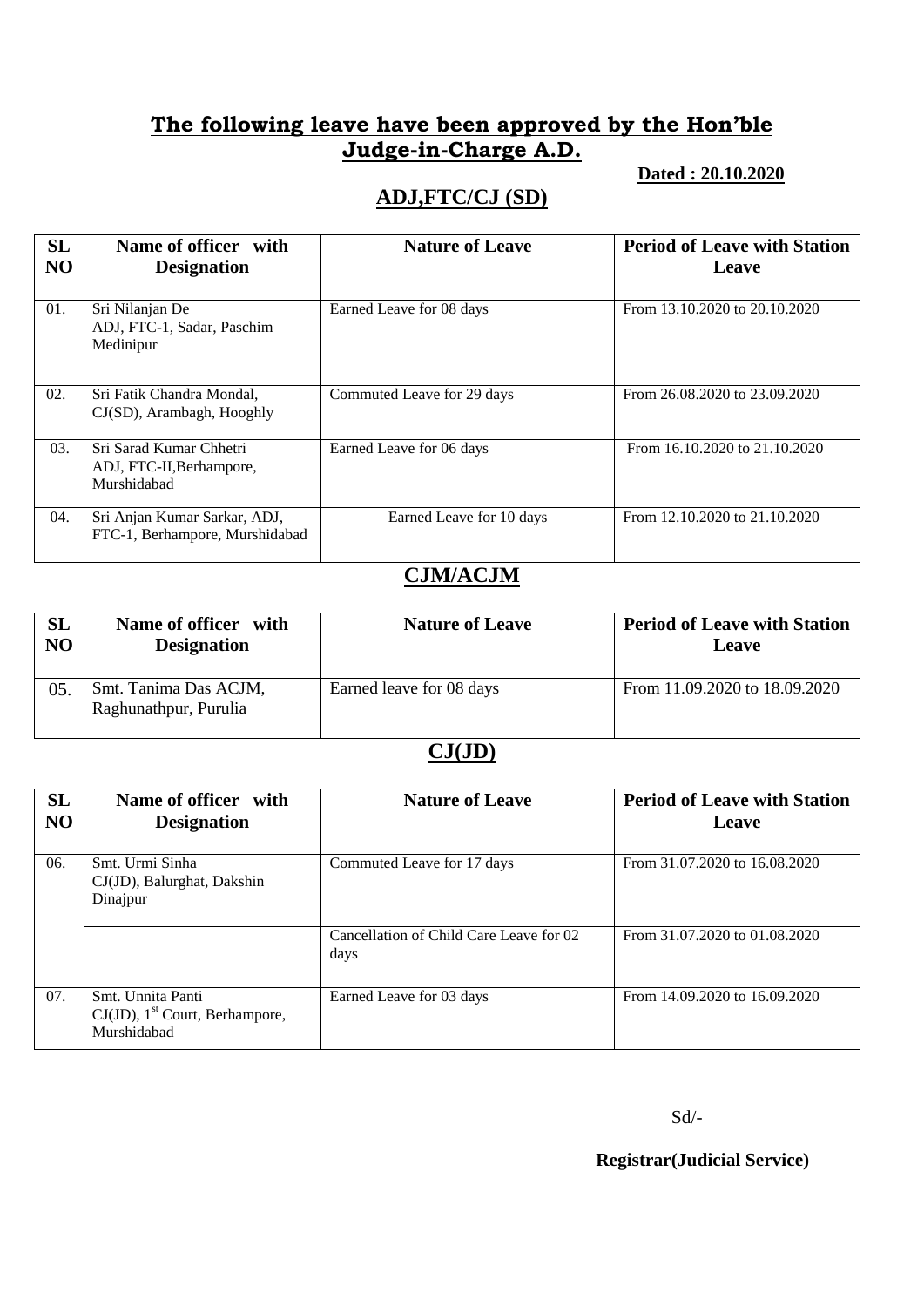**Dated : 20.10.2020**

### **CJM/ACJM**

| SL             | Name of officer with                               | <b>Nature of Leave</b>       | <b>Period of Leave with Station</b> |
|----------------|----------------------------------------------------|------------------------------|-------------------------------------|
| N <sub>O</sub> | <b>Designation</b>                                 |                              | Leave                               |
| 01.            | Smt. Tashi Chheten Sherpa<br>ACJM, Chanchal, Malda | Child Care Leave for 26 days | From 02.11.2020 to<br>27.11.2020    |

### **JM**

| <b>SL</b><br>N<br>$\bf{O}$ | Name of officer with<br><b>Designation</b>                       | <b>Nature of Leave</b>   | <b>Period of Leave with Station</b><br>Leave |
|----------------------------|------------------------------------------------------------------|--------------------------|----------------------------------------------|
| 02.                        | Smt. Seuli Roy,<br>JM, $2nd$ Court, Rampurhat,<br><b>Birbhum</b> | Earned Leave for 02 days | From 20.10.2020 to<br>21.10.2020             |

Sd/-

**Registrar(Judicial Service)**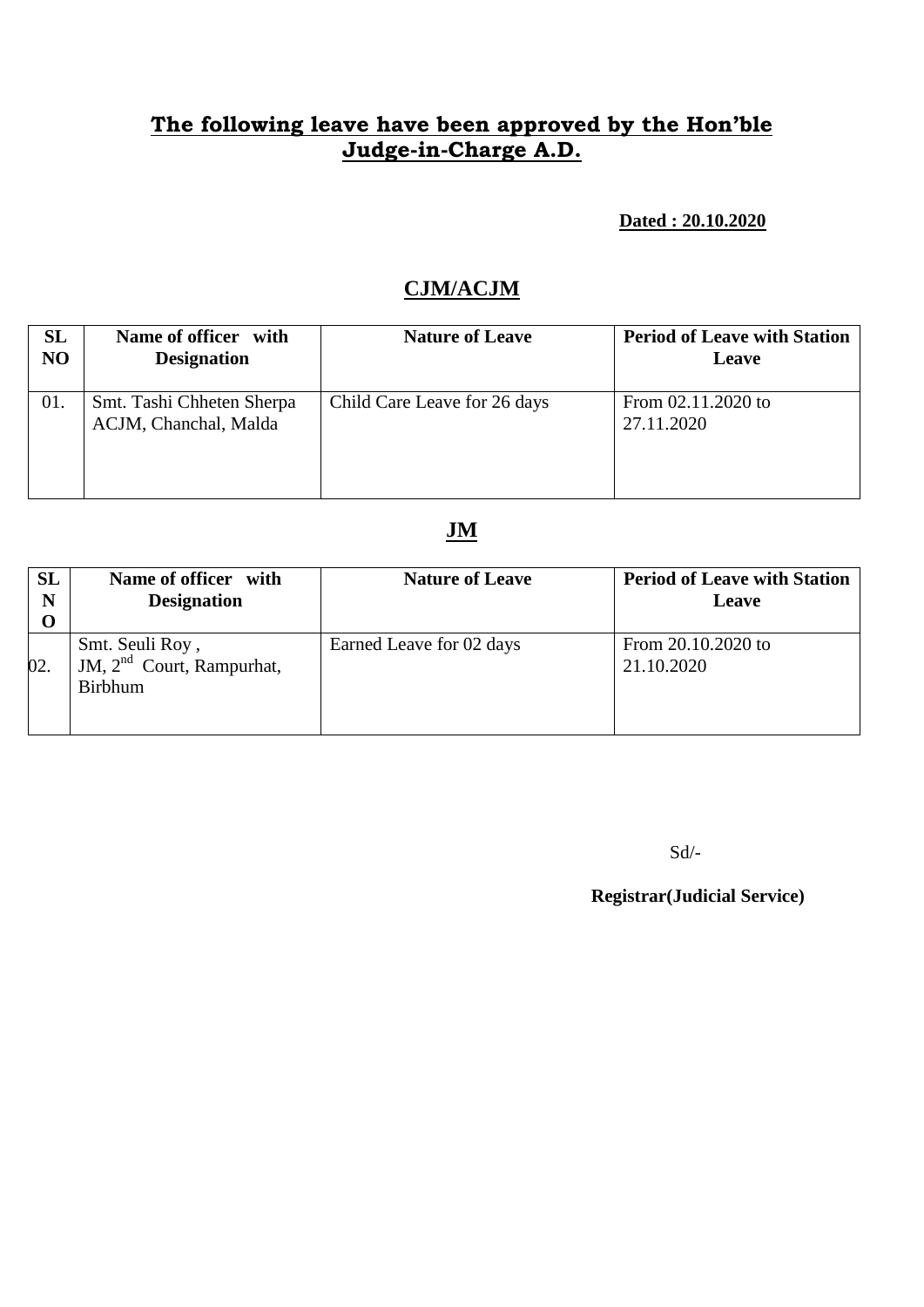### **Dated 21.10.2020**

| SL  | Name of officer with Designation              | <b>Nature of Leave</b> | <b>Period of Leave with Station</b> |
|-----|-----------------------------------------------|------------------------|-------------------------------------|
| NO  |                                               |                        | Leave                               |
| 01. | Narendra Nath Dasgupta                        | CL for 03 days         | CL:01.12.2020,                      |
|     | ADJ, Alipurduar, Jalpaiguri                   | with SL                | 02.12.2020,                         |
|     |                                               |                        | 03.12.2020                          |
|     |                                               |                        | SL:27.11.2020(E)                    |
|     |                                               |                        | To04.12.2020(M)                     |
| 02  | Sudipta Bhattacharya                          | CL for 01 day          | CL:12.10.2020                       |
|     | ADJ, Rampurhat, Birbhum                       | with SL                | SL:09.10.2020(E)                    |
|     |                                               |                        | To12.12.2020(M)                     |
| 03  | Tikendra Narayan Pradhan                      | CL for 03 days         | CL:12.10.2020,                      |
|     | ADJ, FTC-I, Krishnagar, Nadia                 | with SL                | 13.10.2020,                         |
|     |                                               |                        | 14.10.2020                          |
|     |                                               |                        | SL10.10.2020(M)                     |
|     |                                               |                        | To15.10.2020(M)                     |
| 04  | Ajay Kumar Singh                              | CL for 01 day          | CL:14.10.2020                       |
|     | Judge, Spl Court (E.C.Act)-ADJ, Alipore,      |                        |                                     |
|     | 24pgs(S)                                      |                        |                                     |
| 05  | Madhumita Roy-III                             | CL for 01 day          | CL:05.10.2020                       |
|     | ADJ, FTC-II, Kandi, Murshidabad               |                        |                                     |
| 06  | Rajesh Kumar Singh                            | CL for 04 days         | CL:16.10.2020,                      |
|     | ADJ, 2 <sup>nd</sup> Court, Uluberia, Howrah  | with SL                | 17.10.2020,                         |
|     |                                               |                        | 19.10.2020,                         |
|     |                                               |                        | 20.10.2020                          |
|     |                                               |                        | SL:15.10.2020(E)                    |
|     |                                               |                        | To21.10.2020(M)                     |
| 07  | Sanghamitra Podder                            | CL for 01 day          | CL:14.10.2020                       |
|     | ADJ, FTC-II, Bichar Bhawan                    |                        |                                     |
| 08  | Saugata Roy Chowdhury                         | CL for 02 days         | CL:19.10.2020,                      |
|     | ADJ, FTC-I, Bichar Bhawan                     |                        | 20.10.2020                          |
| 09  | Smt. Sujasha Mukherji                         | CL for 01 day          | CL:16.10.2020                       |
|     | Judge, Bench-VII, City Civil Court            |                        |                                     |
| 10  | Ashis Kumar Hazra                             | CL for 02 days         | CL:19.10.2020,                      |
|     | Judge, Spl Court-ADJ, Durgapur,               | with SL                | 20.10.2020                          |
|     | Paschim Bardhaman                             |                        | SL:17.10.2020(E)                    |
|     |                                               |                        | To21.10.2020(M)                     |
| 11  | <b>Bikash Banik</b>                           | CL for 02 days         | CL:12.10.2020,                      |
|     | ADJ, 1 <sup>st</sup> Court, Durgapur, Paschim |                        | 13.10.2020                          |
|     | Bardhaman                                     | CL for 01 day          | CL:08.10.2020                       |
|     |                                               |                        |                                     |
|     |                                               | CL for 01 day          | Cl:09.10.2020                       |
|     |                                               | with SL                | SL:08.10.2020(E)                    |
|     |                                               |                        | To12.10.2020(M)                     |

#### **CASUAL LEAVE DJ/ ADJ**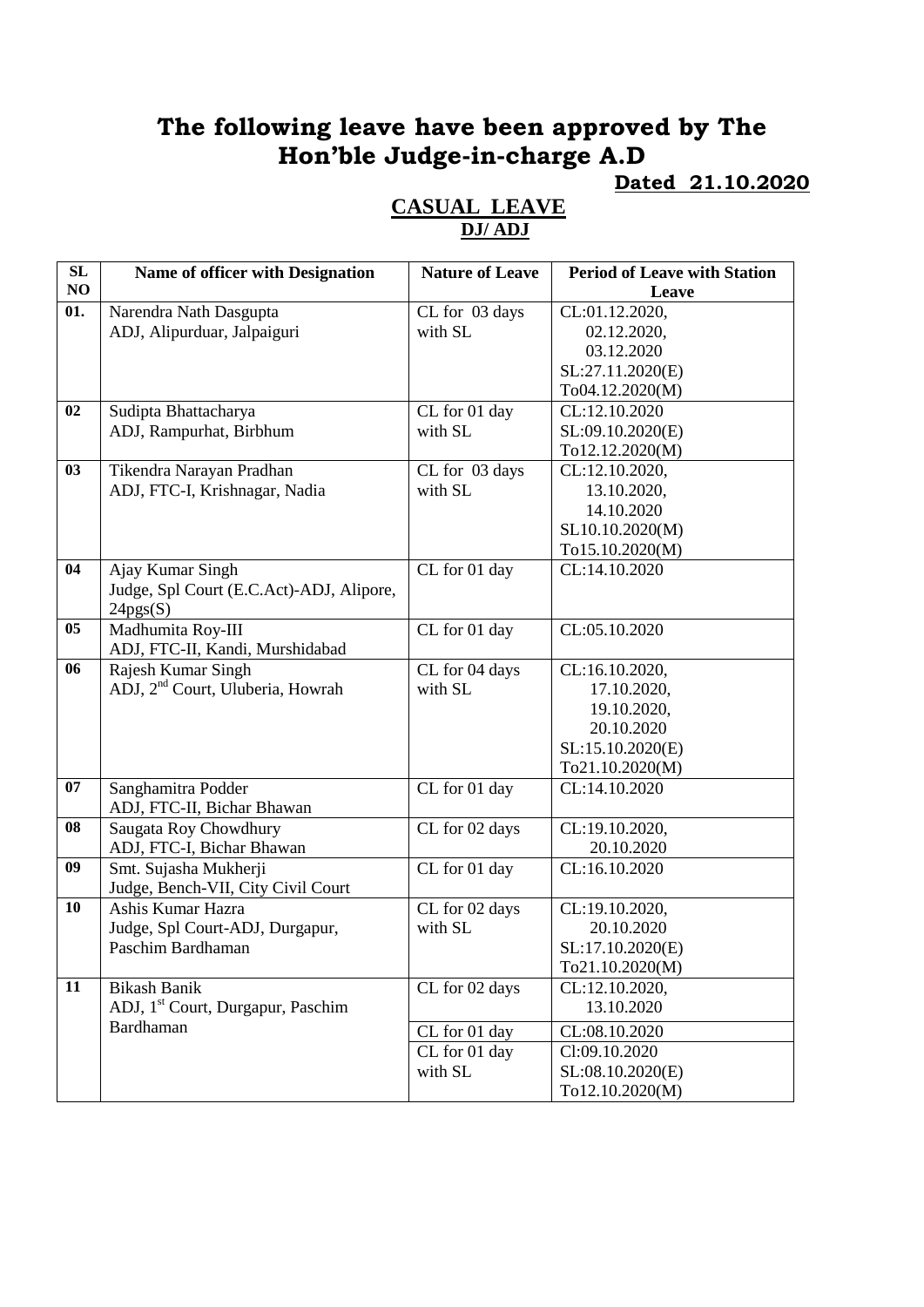| 12 | Manoj Kumar Prasad                              | $\overline{\text{CL}}$ for 01 day | CL:17.10.2020                     |
|----|-------------------------------------------------|-----------------------------------|-----------------------------------|
|    | ADJ, FTC-I, Asansol, Paschim                    |                                   |                                   |
|    | Bardhaman                                       |                                   |                                   |
| 13 | Mukul Kumar Kundu                               | CL for 01 day                     | CL:15.10.2020                     |
|    | ADJ, 5 <sup>th</sup> Court, Barasat, 24pgs(N)   |                                   |                                   |
| 14 | Jai Prakash Singh                               | CL for 03 days                    | CL:22.09.2020                     |
|    | ADJ, Chanchal, Malda                            | with SL                           | To 24.09.2020                     |
|    |                                                 |                                   | SL:21.09.2020(E)                  |
|    |                                                 |                                   | To25.09.2020(M)                   |
| 15 | Arijit Mukhopadhyay                             | CL for 02 days                    | CL:12.10.2020,                    |
|    | ADJ, FTC, Bankura                               |                                   | 13.10.2020                        |
| 16 | Prasanta Mukhopadhyay                           | CL for 01 day                     | CL:17.10.2020                     |
|    | ADJ, Redesignated Court, Bankura                |                                   |                                   |
| 17 | Saket Kumar Jha                                 | CL for 01 day                     | CL:16.10.2020                     |
|    | ADJ, 4 <sup>th</sup> Court, Asansol, Paschim    | with SL                           | SL:15.10.2020(E)                  |
|    | Bardhaman                                       |                                   | To17.10.2020(M)                   |
| 18 | Sourav Bhattacharya                             | CL for 01 day                     | CL:13.10.2020                     |
|    | Judge, Commercial Court, Asansol,               |                                   |                                   |
|    | Paschim Bardhaman                               | CL for 01 day                     | CL:29.09.2020                     |
|    |                                                 |                                   |                                   |
| 19 | Tapas Kumar Mitra                               | CL for 01 day                     | CL:25.09.2020                     |
|    | ADJ, FTC-IV, Barrackpore, 24pgs(N)              |                                   |                                   |
| 20 | <b>Aloke Kumar Choudhury</b>                    | CL for 01 day                     | CL:30.09.2020                     |
|    | ADJ, FTC, Durgapur, Paschim<br>Bardhaman        | with SL                           | SL:29.09.2020(E)                  |
| 21 |                                                 |                                   | To01.10.2020(M)<br>CL:03.10.2020  |
|    | Debanjan Ghosh<br>ADJ, FTC-II, Asansol, Paschim | CL for 01 day<br>with SL          |                                   |
|    | <b>Bardhaman</b>                                |                                   | SL03.10.2020(M)                   |
| 22 | Raja Ray                                        | CL for 02 days                    | To05.10.2020(M)<br>CL:12.10.2020, |
|    | ADJ, 2 <sup>nd</sup> Court, Durgapur, Paschim   | with SL                           | 13.10.2020                        |
|    | Bardhaman                                       |                                   | SL:09.10.2020(E)                  |
|    |                                                 |                                   | To14.10.2020(M)                   |
| 23 | Sovan Kumar Mukhopadhyay                        | CL for 01 day                     | CL:13.10.2020                     |
|    | ADJ, 1 <sup>st</sup> Court, Asansol, Paschim    | with SL                           | SL:12.10.2020(E)                  |
|    | Bardhaman                                       |                                   | To14.10.2020(M)                   |
|    |                                                 |                                   |                                   |
|    |                                                 |                                   |                                   |
| 24 | Subhendu Samanta                                | CL for 01 day                     | CL:15.10.2020                     |
|    | Chief Judge, City Sessions Court                |                                   |                                   |
| 25 | Sharanya Sen Prasad                             | CL for 01 day                     | CL:17.10.2020                     |
|    | ADJ, 2 <sup>nd</sup> Court, Asansol, Paschim    |                                   |                                   |
|    | Bardhaman                                       |                                   |                                   |
|    |                                                 |                                   |                                   |

**Sd/- Registrar (Judicial Service)**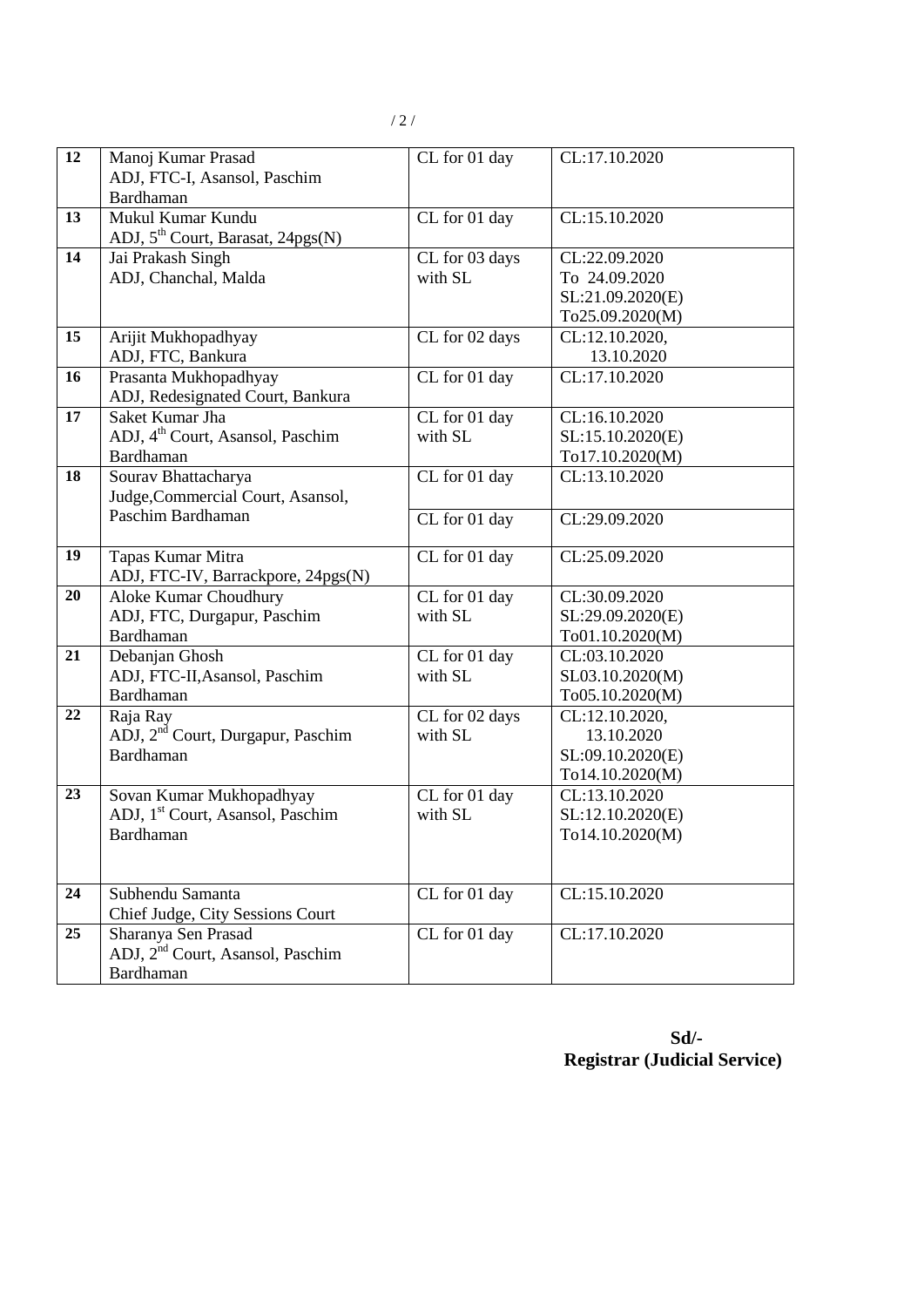**Dated : 21.10.2020**

### **DJ/ADJ**

| SL             | Name of officer with                                                      | <b>Nature of Leave</b>   | <b>Period of Leave with Station</b> |
|----------------|---------------------------------------------------------------------------|--------------------------|-------------------------------------|
| N <sub>O</sub> | <b>Designation</b>                                                        |                          | Leave                               |
| 01.            | Sri Rajesh Kumar Singh<br>ADJ, 2 <sup>nd</sup> Court, Uluberia,<br>Howrah | Earned Leave for 05 days | From 17.11.2020 to 21.11.2020       |

## **CJ(JD)**

| <b>SL</b>      | Name of officer with                                          | <b>Nature of Leave</b>   | <b>Period of Leave with Station</b> |
|----------------|---------------------------------------------------------------|--------------------------|-------------------------------------|
| N <sub>O</sub> | <b>Designation</b>                                            |                          | <b>Leave</b>                        |
| 02.            | Sri Rahul Mishra CJ(JD)-<br>cum-JM, Tufanganj, Cooch<br>Behar | Earned Leave for 18 days | From 07.12.2020 to 24.12.2020       |

 Sd/- **Registrar(Judicial Service)**